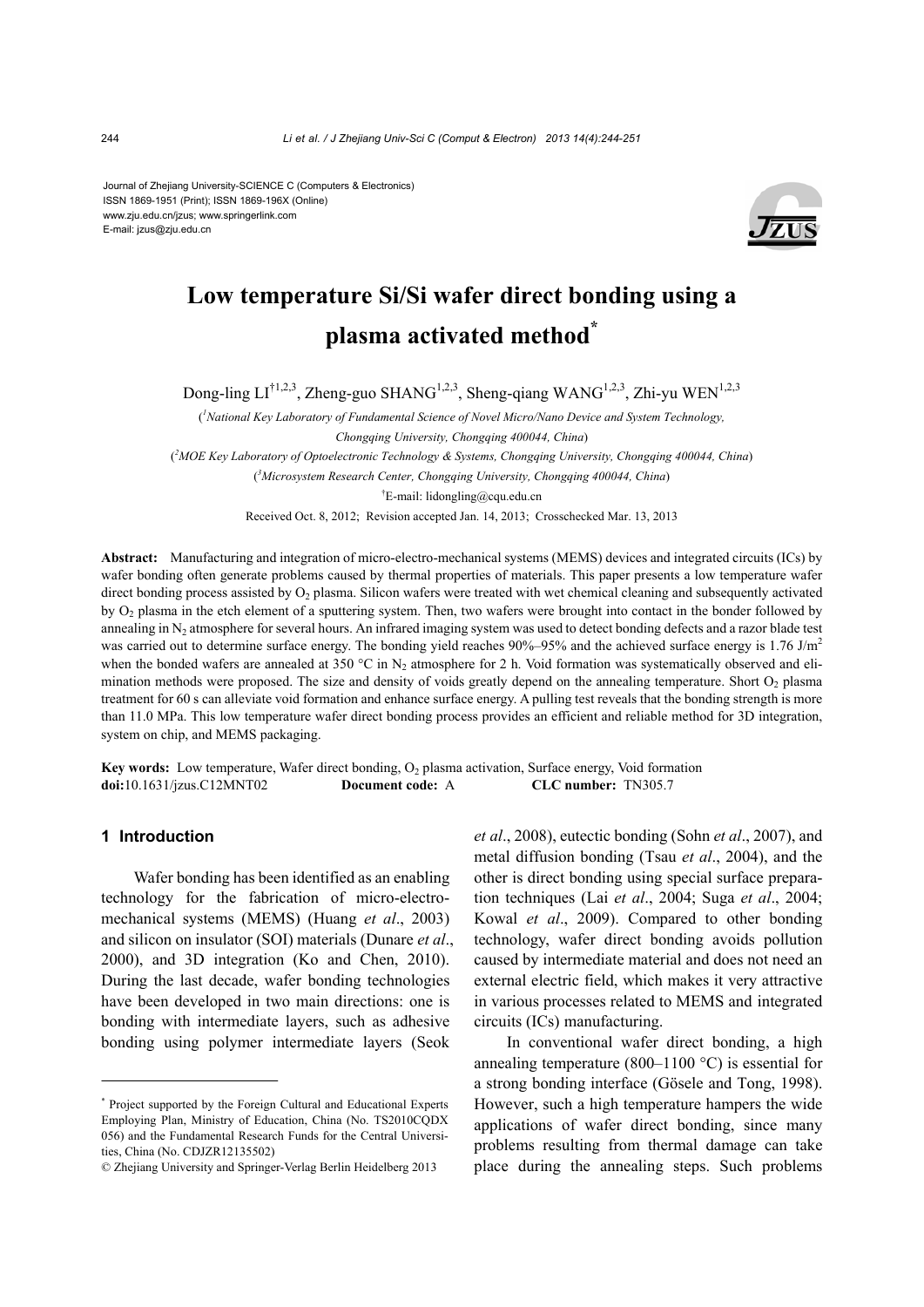include change in abrupt doping profile, residual stresses of hetero-bonded wafers with different thermal expansion coefficients, degradation of temperature sensitive devices, and damage of low melting point metallic layers and polymers (Kowal *et al*., 2009; Howlader and Zhang, 2010). To avoid these adverse effects, low temperature wafer bonding technology is strongly desirable.

Many efforts have been made to reduce the annealing temperature. The main mechanism of these methods is based on surface chemical activation resulting in modified chemical bonds at room temperature and requiring less energy during the thermal annealing steps. Two main categories of surface activation processes are used: wet chemical activation, treating pre-bonding wafers with various reagent combinations, such as  $HNO<sub>3</sub>+H<sub>2</sub>O<sub>2</sub>$ ,  $H<sub>2</sub>SO<sub>4</sub>+H<sub>2</sub>O<sub>2</sub>$ , NH3·H2O+H2O2+H2O (Zhao *et al*., 2012), and dry activation, such as the plasma activated method (Christiansen *et al.*, 2006; Taniyama *et al.*, 2008) and the ultraviolet (UV) activated method (Lin *et al*., 2007). It is found that for hydrophilic wafer bonding, the surface energy of wet chemical activations is much lower than that of the  $O<sub>2</sub>$  plasma activated method (Pasquariello *et al*., 2001). Although some researchers have proved that UV exposure can enhance the bonding quality (Lin *et al*., 2007), the bonding mechanism and process are both immature, which prevents the wide use of this method. Therefore, the plasma activated method becomes a useful method for low temperature wafer direct bonding. Otherwise, to further increase the bonding strength and decrease annealing temperature, some other activation methods based on plasma activated bonding (PAB) have been employed, such as the PAB with a nanoadhesion layer (Kondou *et al*., 2012) and the sequential plasma activated bonding (SPAB) (Suga *et al*., 2004; Wang *et al*., 2007). However, these processes highly depend on plasma activated equipments, and are usually followed by a complex activation process or a long time annealing. Furthermore, voids usually occur after low temperature annealing processes with no exception in wafer direct bonding, which is quite harmful for the subsequent process and device reliability (Zhang and Raskin, 2005).

This work focuses on developing a simple Si/Si bonding process that enables a high bonding quality at low temperature. The  $O_2$  plasma activated method is employed. The annealing temperature is as low as 350 °C and the whole process is achieved within 3 h. The bonding quality is evaluated by an infrared (IR) imaging system, razor blade test, and tensile pulling test. The surface energy vs. various process parameters is characterized. The void formation features at different annealing temperatures have been studied and an elimination method is proposed.

### **2 Hydrophilic wafer direct bonding**

In this paper, only the hydrophilic wafer bonding is considered, since its surface energy is much greater than that of the hydrophobic bonding when the annealing temperature is below 500 °C (Christiansen *et al.*, 2006). Upon cleaning the silicon wafers with strongly oxidizing solutions or plasma, the surfaces are full of the silanol group (Si-OH). At room temperature (25 $\pm$ 2 °C), the bonding phenomenon seems to be entirely based on weak van der Waals forces and adhere through hydrogen bridge bonds. The bonding energy at this point is weak and is in the order of 0.1 J/m<sup>2</sup> (Reiche, 2006). By the subsequent annealing step, strong Si–O–Si bonds are formed, as illustrated by

$$
Si-OH + OH - Si \rightarrow Si-O-Si + H2O. (1)
$$

This reaction may occur at temperatures as low as about 100 °C. A small part of the removal of water molecules may occur by lateral diffusion along the bonding interface to the rim of the wafers, but most water molecules diffuse through the native oxide to the bulk silicon where they react to form silicon dioxide and hydrogen:

$$
Si + H2O \rightarrow SiO2 + H2.
$$
 (2)

This reaction ends at a few hundred degrees, which leads to the plateau. The remaining increase of the surface energy is associated with micro-gaps at the interface in which nitrogen may possibly remain trapped and may be eliminated by viscous flow of the oxide at high temperatures. Alternatively, bonding in vacuum, which prevents the trapping of inert gas, and long annealing (e.g., 100 h) at low temperatures, may also lead to the full surface energy and a bonding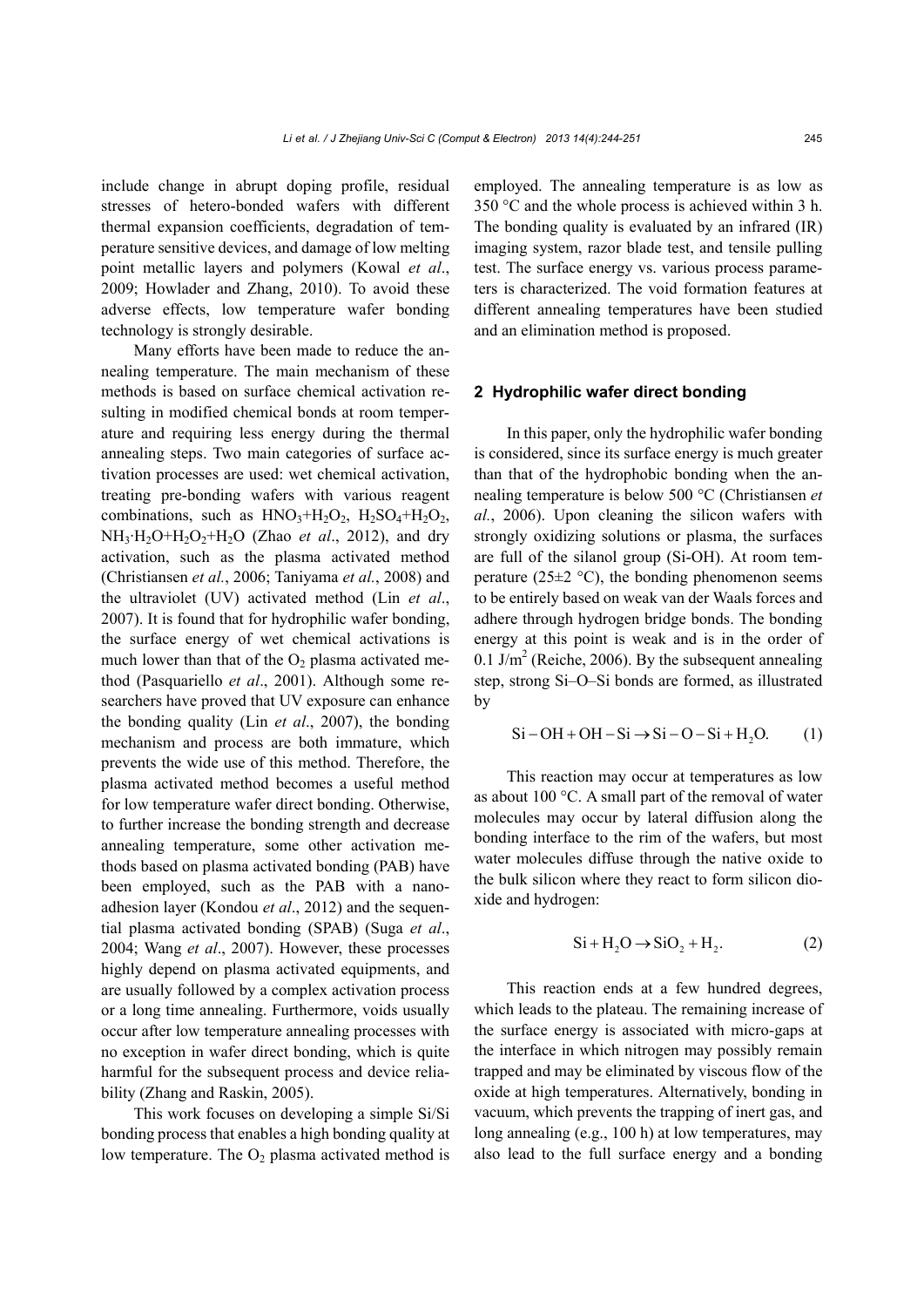equivalent to that achieved after conventional annealing at 1100 °C (Schmidt, 1998).

## **3 Experiments**

Commercially available silicon wafers, 100 mm in diameter and 525-µm thick, were used in this study. They were n-type, (100)-oriented, one side polished, Czochralsky (CZ)-grown bare wafers. The wafers were first cleaned in the standard clean 1 (SC1,  $NH_3·H_2O:H_2O_2:H_2O=1:1:5$  (volume ratio), 80 °C for 10 min) and standard clean 2 (SC2, HCl: $H_2O_2$ : H<sub>2</sub>O=1:1:5 (volume ratio), 80 °C for 10 min) solutions, and then rinsed in deionization (DI) water. For rendering the bonding surfaces highly hydrophilic and particles free, the wafers were then cleaned in RCA1 once more. Thereafter, both wafers were activated in the etch unit of sputtering system FHR  $MS100\times6$ -L, with the O<sub>2</sub> flow of 50 standard-state cubic centimeters per min (sccm), chamber pressure of 2.5 Pa, DC bias of 383 V, radio frequency (RF) power of 50 W, and the exposure time varying from 60 to 300 s. For further cleaning and being highly hydrophilic, the silicon wafers were then rinsed in megasonic cleaning system M4L for 15 min.

Prebonding was conducted automatically in the bonder Suss SB6e at room temperature right after surface pretreatment. The chamber pressure was  $5\times10^{-3}$  Pa, and the tool pressure was  $3\times10^{5}$  Pa (7000 N). For further increase of surface energy, the bonded wafers were annealed in  $N_2$  atmosphere for about 2 to 10 h. Annealing temperatures were chosen from  $200-1000$  °C.

All of the bonded wafer pairs were inspected by an IR imaging system before and after annealing. The bonding quality was evaluated by razor blade test and tensile pulling test. The cross section of the bonding interface was observed by a scanning electron microscope (SEM).

## **4 Results and discussion**

## **4.1 Yield**

Yield and reproducibility are crucial properties for wafer bonding. In our experiments, different parameters resulting in unsuccessful bonding are studied. Generally, non-bonded areas (dark fields) concentrate on the wafer rim (Fig. 1a). It is caused mainly by handling with tweezers or mechanical clamping in the SB6e. Some non-bonded areas appear in the center of the bonded wafers right after prebonding at room temperature, which is due to particles brought by the wet chemical cleaning or the plasma activated process. Particles on the surface have the most severe influence on wafer direct bonding. They act as spacers and produce a separation. A 1-μm large particle on a silicon wafer (100 mm in diameter) produces a void of about 1 cm in diameter (Plößl and Kräuter, 1999), which significantly influences the bonding yield. Fig. 1b shows the defects caused by the organic contaminant. This kind of defect does not occur or at least is not large enough to be detected by the IR imaging system, but then during the thermal annealing step, the decomposition of the organic contaminant occurs and big voids appear. It turns out that the surface pretreatment is the critical parameter concerning the bonding yield. By strictly following the wet chemical cleaning procedure and optimizing plasma activated parameters, the entire area is strongly bonded except for some regions around the circumference. The bond yield reaches 90%–95% (Fig. 1c).



**Fig. 1 Infrared (IR) images of Si/Si wafer direct bonding with different kinds of defects** 

(a) After prebonding, defects caused by particles, clamps, and tweezers occur; (b) After annealing, voids caused by an organic contaminant occur; (c) Optimized wafer bonding. Dark fields show nonbonded areas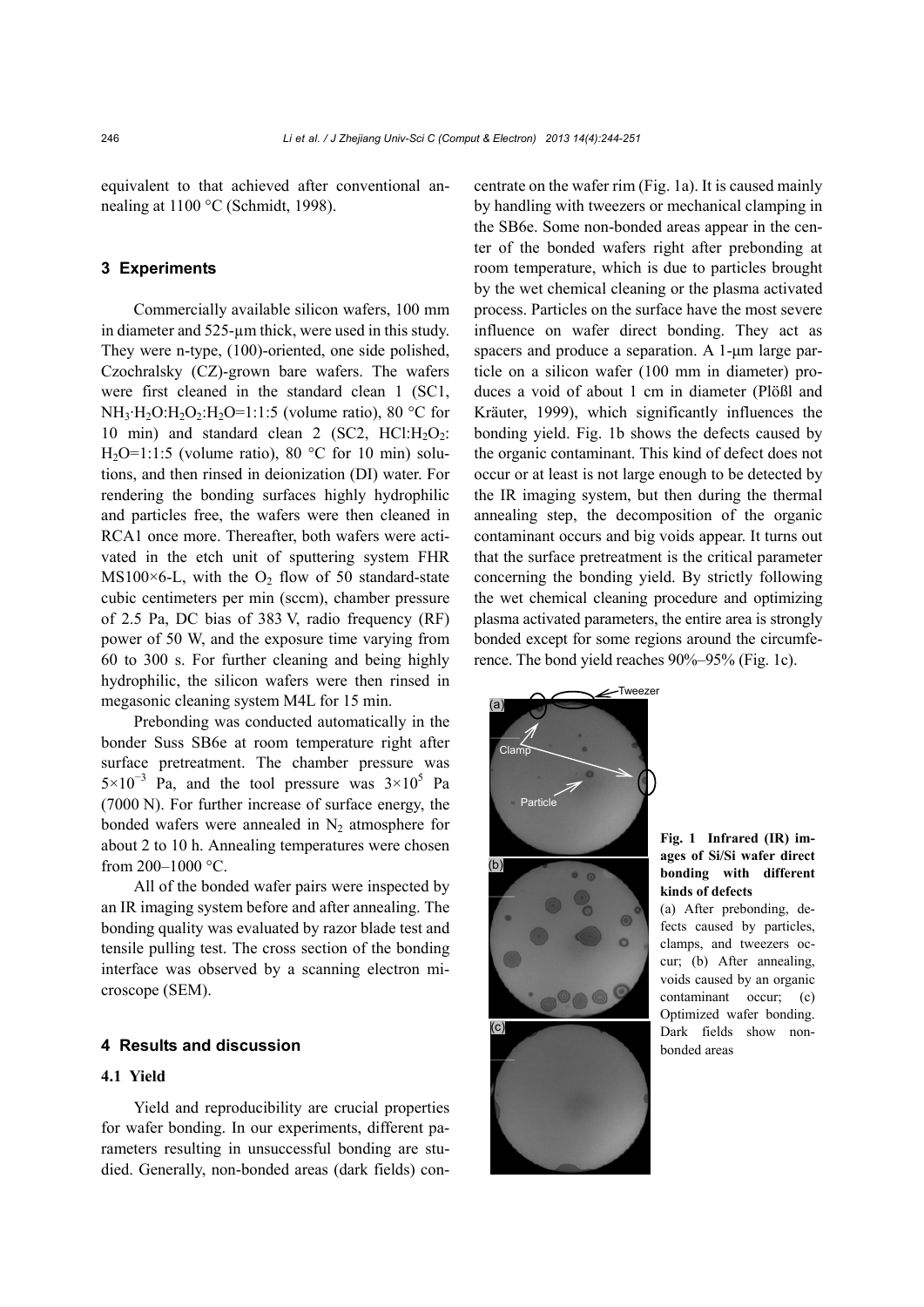#### **4.2 Surface energy**

The razor blade test is the most convenient method to determine the surface energy for Si/Si bonding wafers. A thin razor blade is inserted into the bonded pairs from the edges (Fig. 2), and the crack propagation length is observed by an IR imaging system (Fig. 3).



**Fig. 2 Schematic diagram of razor blade test** 



**Fig. 3 Infrared (IR) image of the crack opening** 

The surface energy *γ* can be calculated as

$$
\gamma = \frac{3}{32} \cdot \frac{Et_{w}^{3}t_{b}^{2}}{a^{4}},
$$
\n(3)

where  $E$  is Young's modulus,  $t<sub>b</sub>$  is the blade thickness,  $t_w$  is the wafer thickness, and *a* is the crack propagation length.

Surface energy vs. various process parameters has been measured to study the evolution of surface energy. Fig. 4 illustrates a plot of the surface energy vs. annealing time for wafers activated by the  $O<sub>2</sub>$ plasma and the wet chemical cleaning. It is observed that the surface energy at room temperature is 0.26 J/m<sup>2</sup> for bonded wafers activated by the  $O_2$ plasma compared to 0.1 J/m<sup>2</sup> for bonded wafers treated with the chemical cleaning. After 2 h of annealing at 350 °C, the surface energy reaches 1.76 J/m<sup>2</sup> for bonded wafers activated by the  $O_2$ plasma, which is nearly three times higher than that

for bonded wafers treated with the wet chemical cleaning. It is concluded that the  $O_2$  plasma activated method results in a higher surface energy. During the  $O<sub>2</sub>$  plasma activation process, the surface chemical bonds of silicon wafers will be broken, and then absorb plenty of water to form Si-OH (Eichler *et al*., 2008). Therefore, the quantity of Si-O-Si bonds increases and the surface energy becomes higher. In addition, the surface energy increases rapidly with the increase of annealing time. However, when the annealing time exceeds 2 h, the surface energy increases slightly and almost remains the same. After 2-h annealing, the bonding process reaches a saturation state, and all of the hydrogen bonds have been transformed into Si-O-Si bonds.



**Fig. 4 Surface energy vs. annealing time (annealed at 350 °C)** 

Fig. 5 shows the surface energy as the function of annealing temperature. For 2 h annealing time, the surface energy increases drastically from room temperature to 350 °C, and keeps a slight increase afterwards until the annealing temperature is higher than 500 °C. This can be explained by the bonding mechanism at different temperatures. From room temperature to 100 °C, the bonded wafers are combined by hydrogen bond, and the surface energy is weak. With the increase of annealing temperature, the migration rate of OH groups increases, consequently accelerating the bonding process and increasing the surface energy rapidly. Meanwhile, the hydrogen bond is replaced by the Si-O-Si bond, and this reaction is finished at about 350 °C. For further increase of annealing temperature, the Si-O-Si bonds are destroyed by OH<sup>-</sup>, and then the Si-O bonds are formed. Furthermore, the high temperature will cause slight deformation of the silicon wafers, and the bonded pairs can be combined more tightly.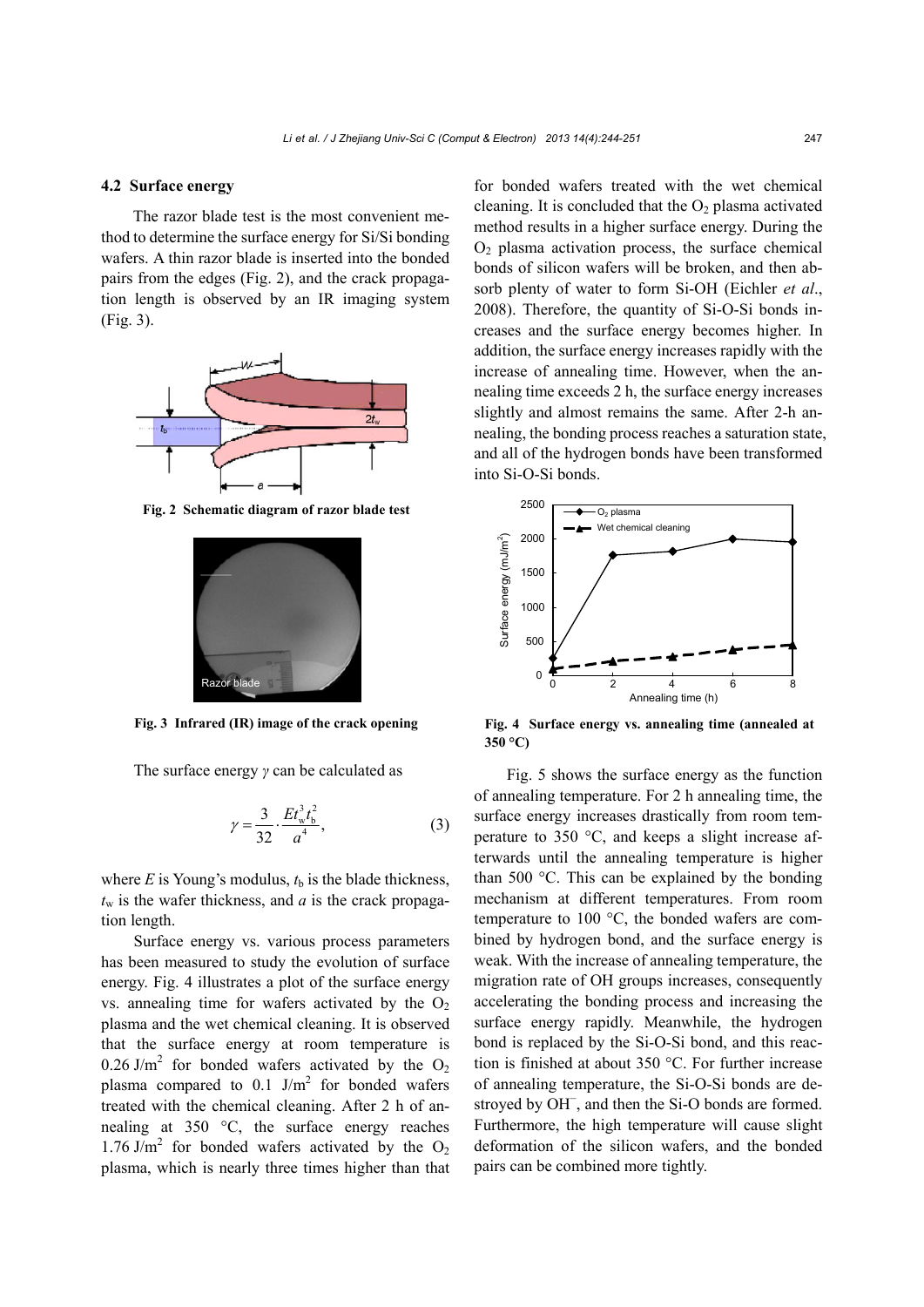

**Fig. 5 Surface energy vs. annealing temperature of bonded wafers (annealed for 2 h)** 

Plasma treatment durations have also been studied (Fig. 6). It is observed that the surface energy after the  $O<sub>2</sub>$  plasma activation initially rises strongly with the increase of treatment time and reaches a maximum value at about 1.76 J/m<sup>2</sup> beyond  $t=60$  s. Then, the surface energy exhibits a declining tendency. Since insufficient treatment time of the  $O<sub>2</sub>$ plasma not only provides insufficient dangling bonds for wafer bonding, but organic contaminants can also not be completely removed, the surface energy is low. As a contrast, excessive  $O_2$  plasma treatment will increase the surface roughness, which also reduces the surface energy.



**Fig. 6 Surface energy vs. plasma treatment time (annealed at 350 °C)** 

## **4.3 Bonding strength**

A tensile pulling test was performed to determine the bonding strength. The bonded wafers were diced into 5 mm×5 mm pieces. The dicing process is so perfect that no cleavages are formed in the bonding area (Fig. 7). The white areas at the edges of the bonded wafers are due to the razor blade test. It implies that the bonding strength is sufficient to withstand subsequent manufacturing processes.



**Fig. 7 Infrared (IR) image of the bonded wafer diced into 5 mm×5 mm pieces** 

The small pieces were glued on metal bars with epoxy resin (Fig. 8). To obtain strong adhesion, the samples were placed at room temperature for 24 h and baked at 60 °C for 2 h.



**Fig. 8 Specimen for the pulling test** 

The bonding strengths for various samples were tested, as shown in Table 1. It reveals that the  $O_2$ plasma activated for 60 s displays the best bonding strength. The samples are all fractured from the glue area and the bonding strength is more than 11.0 MPa. When prolonging plasma treatment duration to 120 s, the bonding strength decreases to about 8.2 MPa. The reason is estimated to be the increase of the surface roughness and bonding voids due to the surplus reaction. Samples only treated with the wet chemical cleaning acquire bonding strength of 2.4 MPa. It can also be concluded that  $O_2$  plasma activation significantly increases the bonding quality.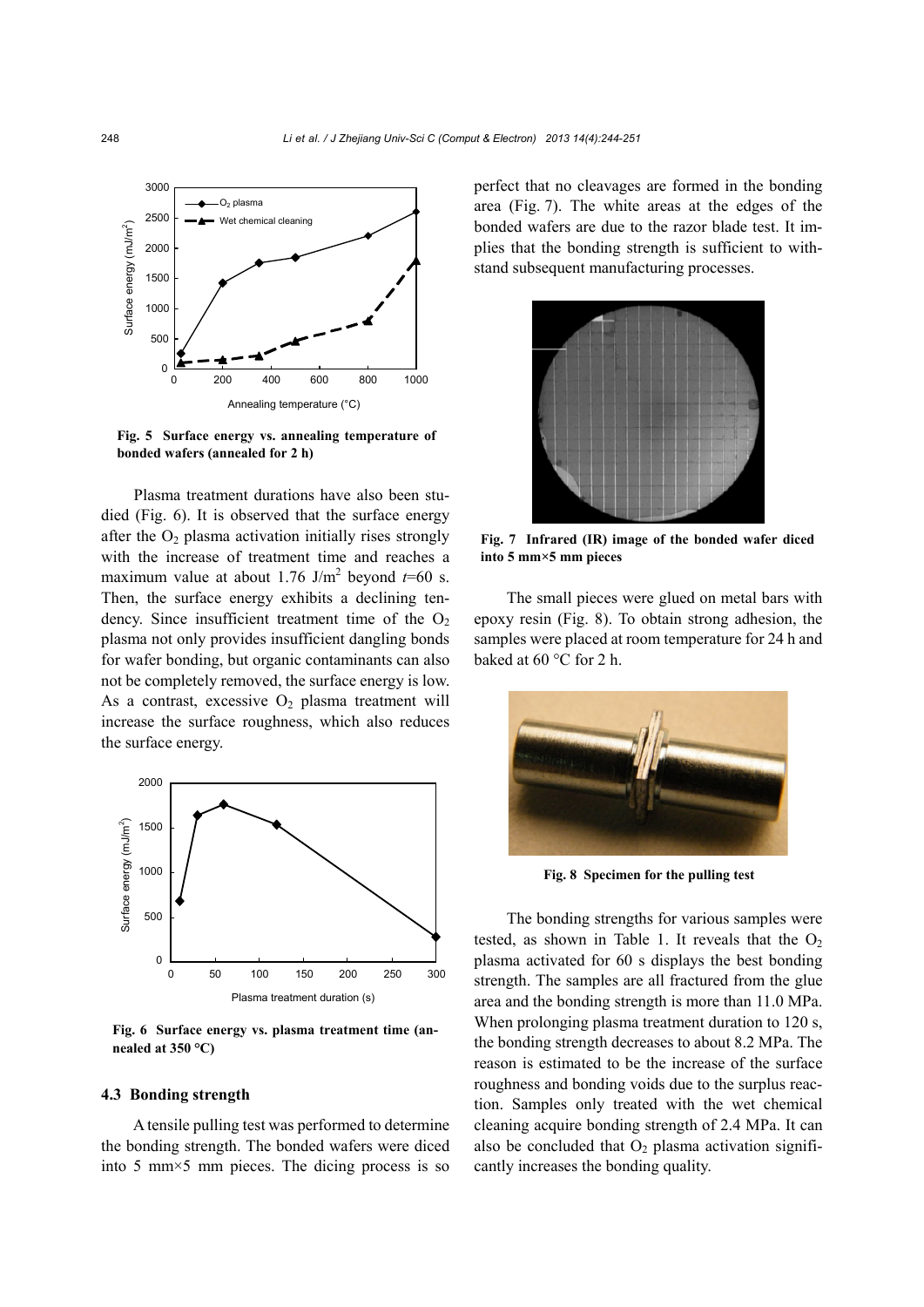| raon i ponumi su encuns or various samples |         |                |
|--------------------------------------------|---------|----------------|
| Sample treatment                           | Average | Bonding        |
|                                            | load(N) | strength (MPa) |
| Wet chemical cleaning                      | 61      | 2.4            |
| $O2$ plasma treated for 60 s               | 270     | 11.0           |
| $O2$ plasma treated for 120 s              | 207     | 82             |

**Table 1 Bonding strengths of various samples** 

To inspect the bonding interface more closely, the cross sections of small pieces were scanned by SEM (Fig. 9). The interfacial material is found to impenetrate into each other, thus forming high bonds across the interface. The interface is so thin that it is difficult to measure the thickness by SEM. It indicates that the two wafers are combined tightly and no voids occur. Some research reported that wafer bonding of hydrophilic surfaces results in the presence of an oxide layer in the interface, and the thickness is only a few nanometers (Gösele and Tong, 1998; Plach *et al*., 2012). Therefore, the properties of the interface must be further studied and deep research of the bonding interface must be done in our later work.



**Fig. 9 Scanning electron microscope (SEM) of the Si/Si bonding interface**

## **4.4 Void formation**

In hydrophilic wafer direct bonding, interfacial voids inevitably occur after low temperature annealing. The main origins of interfacial voids have been classified in two forms: thermal voids caused by thermal decomposition of surface contaminants like hydrocarbons, and intrinsic voids generated by the oxidation reaction of interface water with silicon at higher temperature or caused by hydrogen desorbed from hydrides (Zhang and Raskin, 2005). Different annealing temperatures from 350 to 1000 °C were applied not to increase the bonding strength but to study the void formation. IR images of Si/Si bonded wafers treated by the wet chemical cleaning method and the  $O<sub>2</sub>$  plasma activated method are demonstrated in Figs. 10a and 10b, respectively. It is clearly shown that the size and density of voids depend strongly on the annealing temperature. Taking bonded wafers treated with  $O<sub>2</sub>$  plasma as an example, the maximum void diameter is about 2 mm when the annealing temperature is 350 °C instead of 10 mm after increasing the annealing temperature to 800 °C. The increase of the void size is related to the delamination of the bonded area surface surrounding the void under the pressure generated by trapped gases during annealing. The decrease of the number of voids can be explained by the merging of growing voids that are close enough to each other and the diffusion of gases along the interface. When the annealing temperature exceeds 1000 °C, the gases can be absorbed by the surrounding oxide layer or silicon, and the voids vanish.

Comparing Figs .10a and 10b, it is observed that the void size of the  $O_2$  plasma activation bonded wafers is much smaller than that of the wet chemical cleaning bonded wafers. Further razor blade tests show that the surface energy is much higher. It is concluded that the  $O_2$  plasma process not only removes the organic contaminants from the wafer surface, but also increases the surface energy. However, different from wet chemical cleaning wafer bonding, the void density is much larger and it does not decrease with the increase of annealing temperature as in the case of the  $O_2$  plasma activated wafer bonding. On the one hand, after  $O_2$  plasma activation the hydrophilic degree is well increased thanks to the great number of silanol groups at the wafer surface. This large number of bonding sites generates a great quantity of byproducts such as water and hydrogen. These byproducts will pile and inflate after annealing at low temperatures, resulting in an increased number of interfacial voids. On the other hand, the bonding strength in the case of bonded wafers activated by the  $O<sub>2</sub>$  plasma reaches such a high value that the byproducts between the bonding interface cannot diffuse easily along the interface.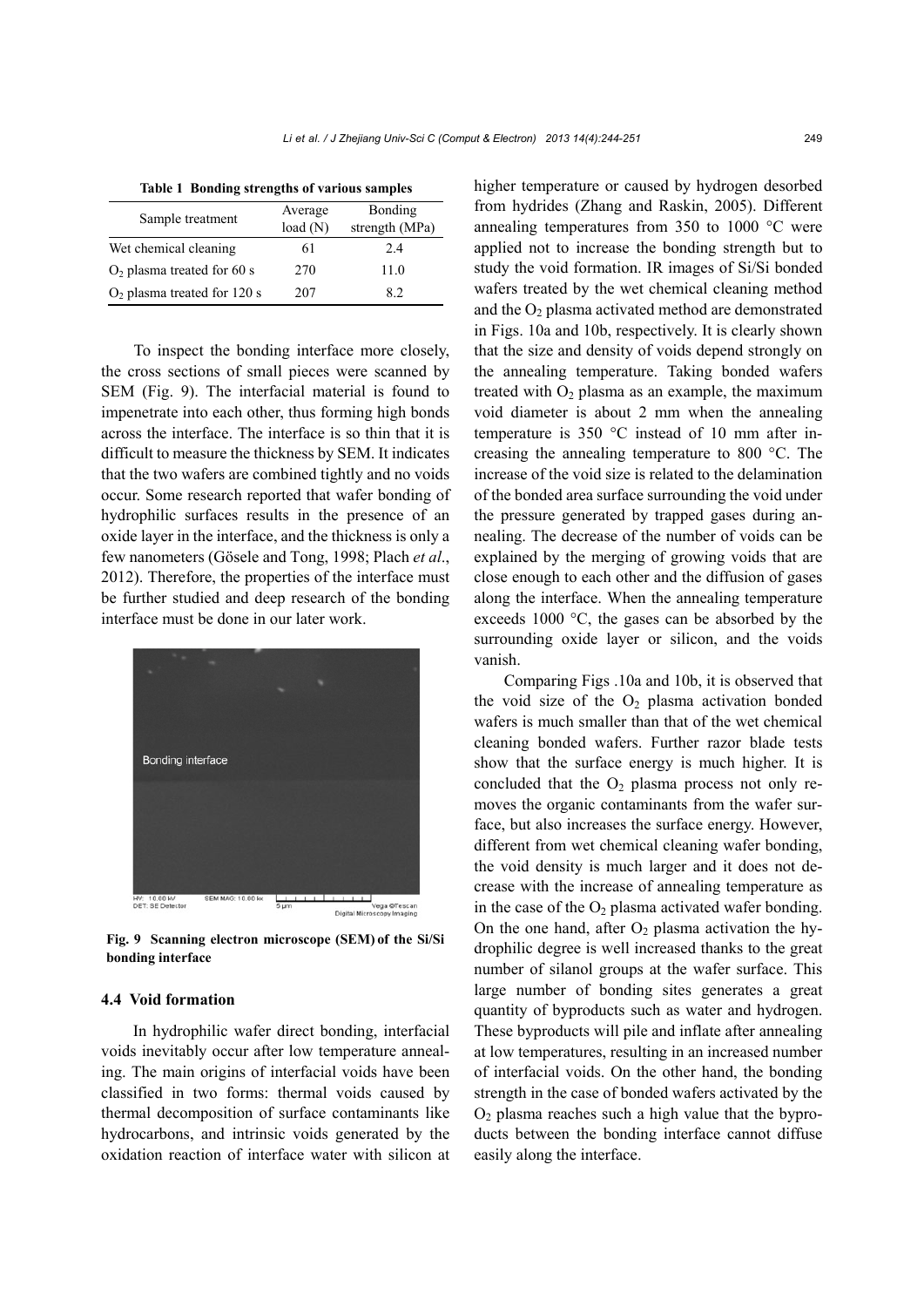

**Fig. 10 Infrared (IR) images of Si/Si bonded wafers at different annealing temperatures** 

(a) Wet chemical cleaning; (b)  $O_2$  plasma

The interfacial voids can be avoided by adding an oxide layer between the bonded wafers, as illustrated in Fig. 11a. The oxide layer at the bonding interface can act as an absorbing layer of reaction products and contaminants, reducing the formation of voids. Bonding with patterned wafers can also mitigate interfacial voids. During bonding, the reaction product can be gathered in the 'holes', resulting in no voids bonding at the bonded areas (Fig. 11b). Optimized  $O_2$  plasma activation parameters will also alleviate voids. Comparing Figs. 10b and 12, it is observed that by decreasing the  $O<sub>2</sub>$  plasma activation time from 120 to 60 s, the void size decreases dramatically since excessive  $O_2$  plasma causes an excess of chemical reaction byproduct, which results in void formation.



**Fig. 11 Infrared (IR) images of void free Si/Si wafer bonding with an oxide layer (a) and patterned wafers (b) annealed at 350 °C** 



**Fig. 12 Infrared (IR) image of bonded wafers annealed at 350 °C and O2 plasma activated for 60 s** 

## **5 Conclusions**

Low temperature Si/Si wafer bonding has been performed by the  $O_2$  plasma activated method. By optimizing the bonding process, the bond yield reaches 90%–95%. The surface energy dependency on annealing temperature and time has been studied to acquire an optimized annealing process. It is shown that the surface energy achieved is  $1.76$  J/m<sup>2</sup> when the bonded wafer is annealed at 350 °C in  $N_2$  atmosphere for 2 h. The bonded wafers can withstand a dicing experiment. Subsequent pulling tests reveal that the bonding strength is more than 11.0 MPa. Interfacial voids occur after low temperature annealing. The size